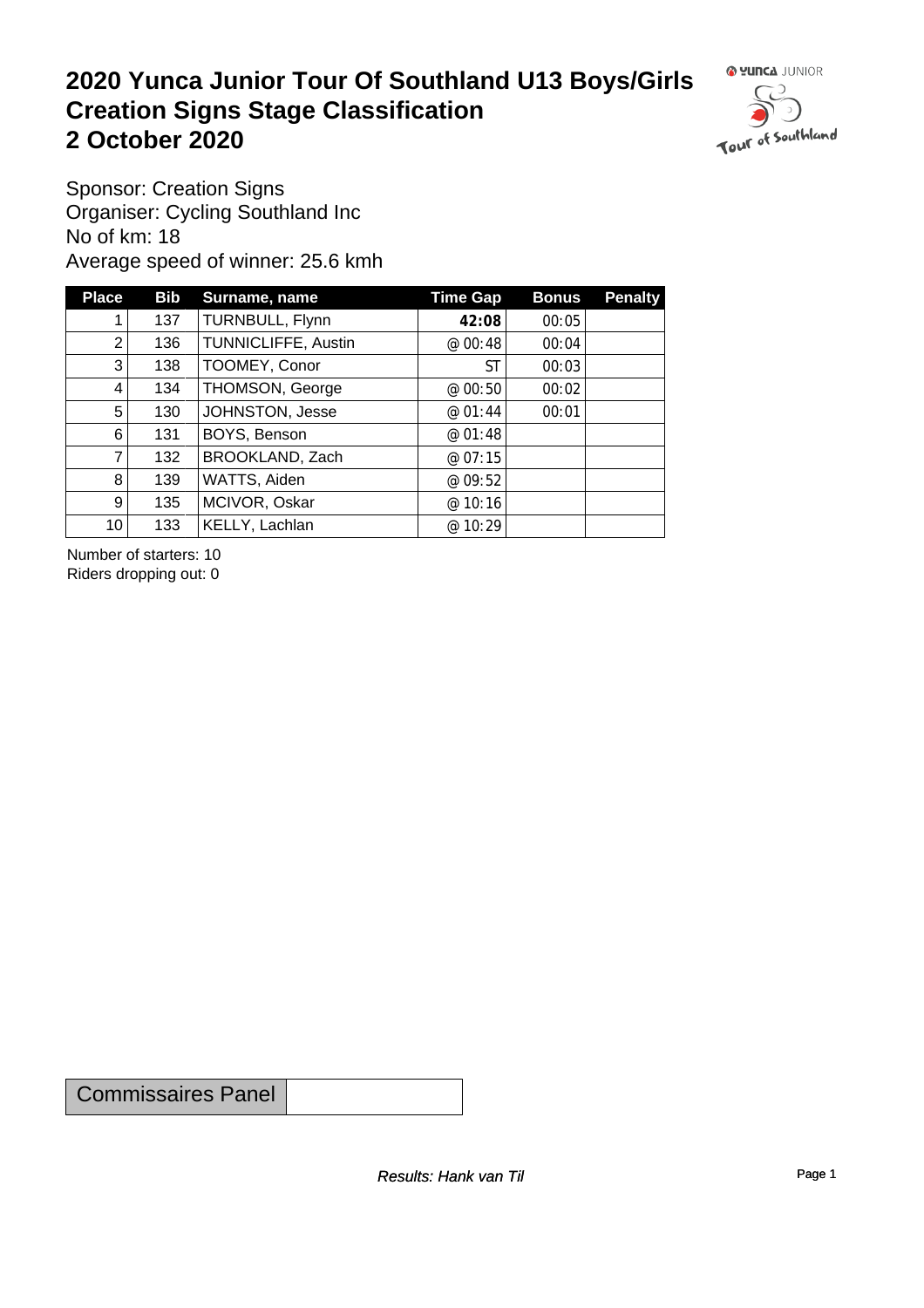## **2020 Yunca Junior Tour Of Southland U13 Boys/Girls General Classification (Stage 1)**<br>
2 October 2020 **2 October 2020**

 $\circ$ 

Organiser: Cycling Southland Inc

| <b>Place</b> | <b>Bib</b> | Surname, name       | <b>Time Gap</b> |
|--------------|------------|---------------------|-----------------|
|              | 137        | TURNBULL, Flynn     | 42:03           |
| 2            | 136        | TUNNICLIFFE, Austin | @ 00:49         |
| 3            | 138        | TOOMEY, Conor       | @00:50          |
| 4            | 134        | THOMSON, George     | @00:53          |
| 5            | 130        | JOHNSTON, Jesse     | @01:48          |
| 6            | 131        | BOYS, Benson        | @01:53          |
| 7            | 132        | BROOKLAND, Zach     | @07:20          |
| 8            | 139        | WATTS, Aiden        | @09:57          |
| 9            | 135        | MCIVOR, Oskar       | @ 10:21         |
| 10           | 133        | KELLY, Lachlan      | @ 10:34         |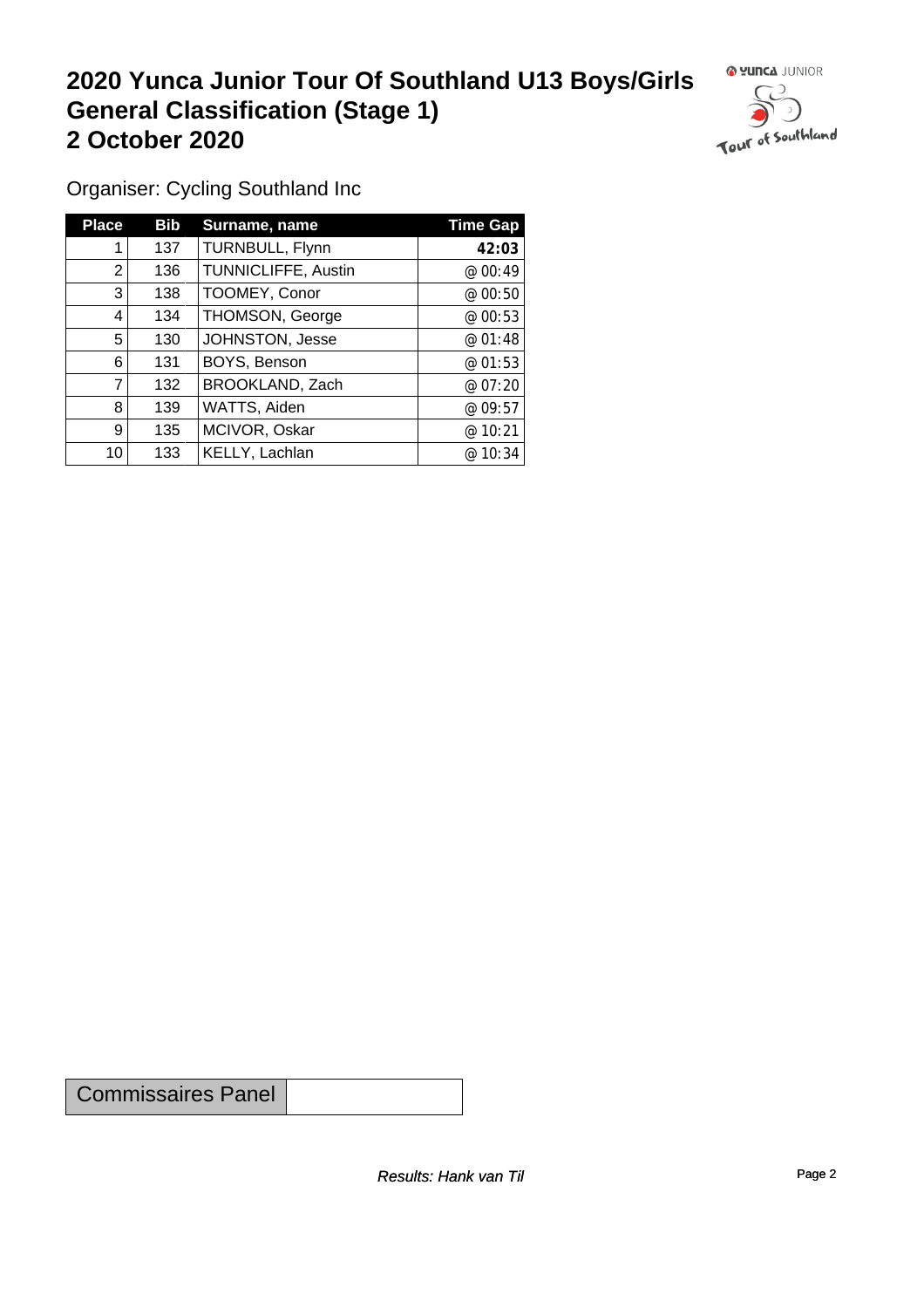### **2020 Yunca Junior Tour Of Southland U13 Boys/Girls Sprint Classification (Stage 1) 2 October 2020**



Organiser: Cycling Southland Inc

| <b>Place</b> |     | Bib Surname, name   | <b>Points</b> |
|--------------|-----|---------------------|---------------|
|              | 137 | TURNBULL, Flynn     |               |
|              | 136 | TUNNICLIFFE, Austin |               |
|              | 134 | THOMSON, George     |               |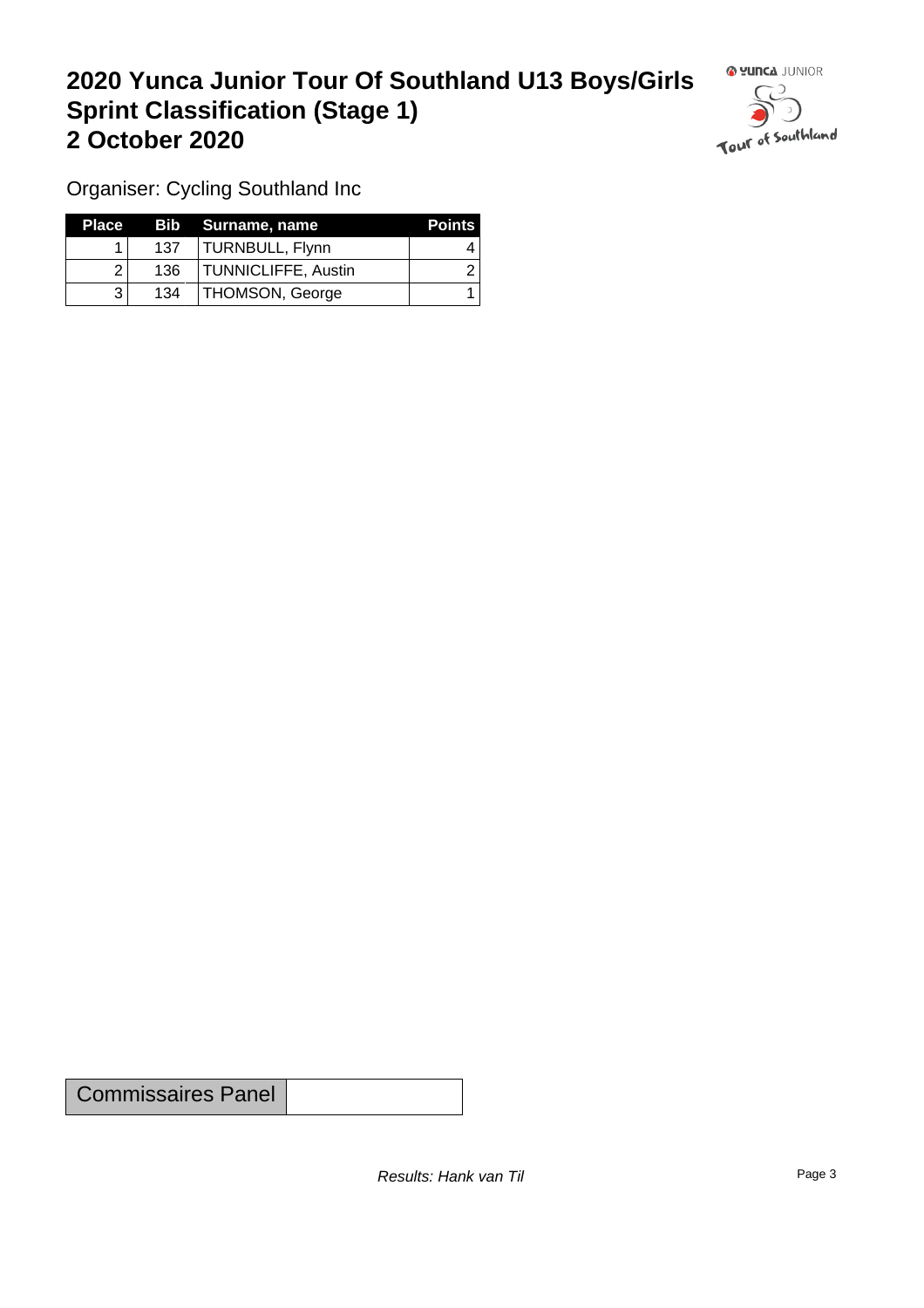### **2020 Yunca Junior Tour Of Southland U13 Boys/Girls KOM Classification (Stage 1) 2 October 2020**



Organiser: Cycling Southland Inc

| Place        |     | Bib Surname, name   | <b>Points</b> |
|--------------|-----|---------------------|---------------|
|              | 137 | TURNBULL, Flynn     |               |
| $\Omega$     | 136 | TUNNICLIFFE, Austin |               |
| $\mathbf{R}$ | 134 | THOMSON, George     |               |